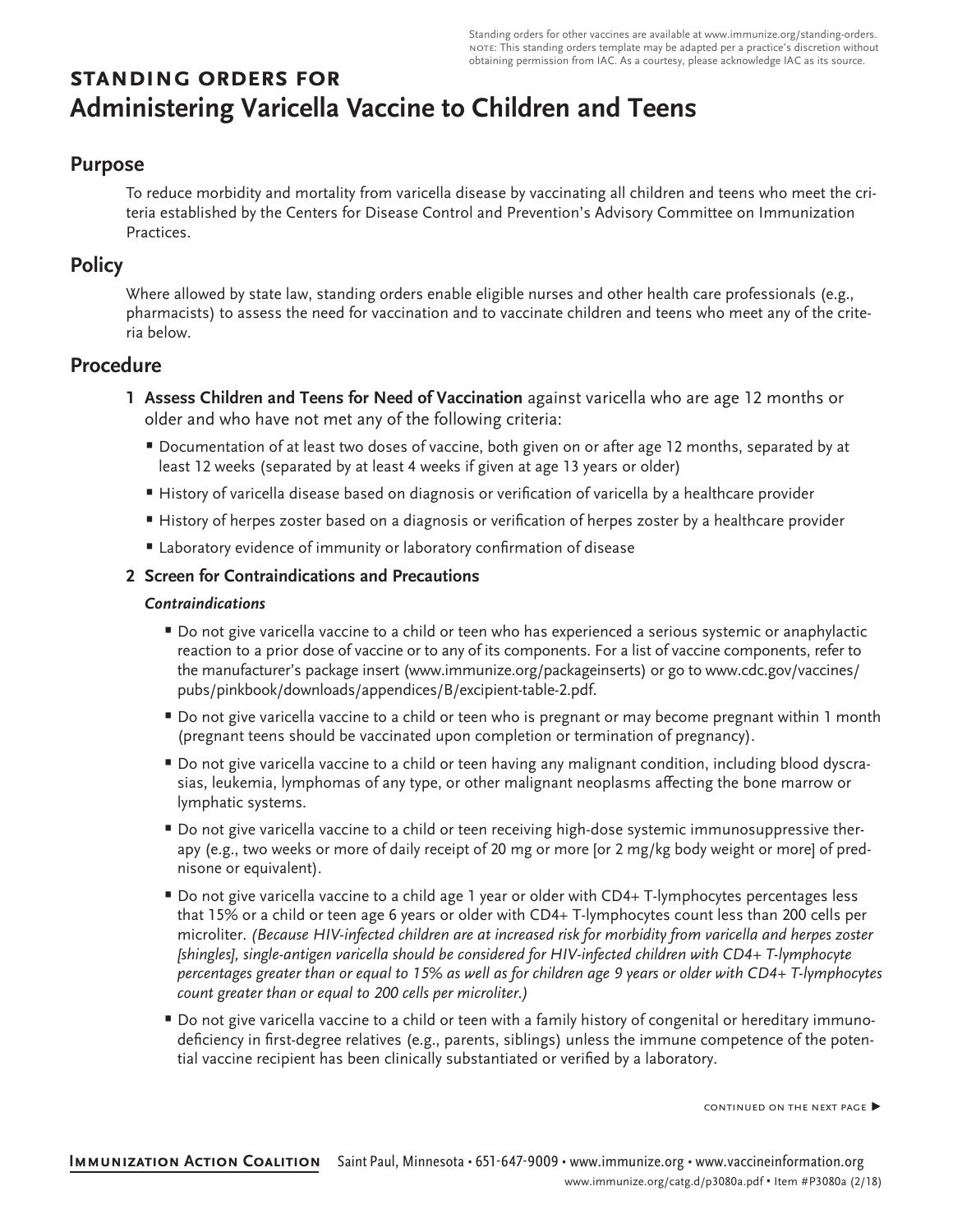• Do not give combination measles-mumps-rubella and varicella vaccine (MMRV) to a child with primary or acquired immunodeficiency, including immunosuppression associated with AIDS or other clinical manifestations of HIV infections, cellular immunodeficiencies, hypogammaglobulinemia, and dysgammaglobulinemia.

#### *Precautions*

- History of recent (within the past 11 months) receipt of antibody-containing blood product (specific interval depends on product)
- History of receipt of specific antivirals (i.e., acyclovir, famciclovir, or valacyclovir) 24 hours before vaccination; avoid use of these antiviral drugs for 14 days after vaccination
- Moderate or severe acute illness with or without fever

#### **3 Provide Vaccine Information Statements**

Provide all patients with a copy of the most current federal Vaccine Information Statement (VIS). Provide non-English speaking patients with a copy of the VIS in their native language, if one is available and desired; these can be found at [www.immunize.org/vis](http://www.immunize.org/vis). (For information about how to document that the VIS was given, see section 6 titled "Document Vaccination.")

#### **4 Prepare to Administer Vaccine**

Choose the needle gauge, needle length, and injection site according to the following chart:

| <b>NEEDLE GAUGE</b> | <b>NEEDLE LENGTH</b> | <b>INJECTION SITE</b>                                                         |
|---------------------|----------------------|-------------------------------------------------------------------------------|
| $23 - 25$           | 5/8"                 | Fatty tissue over triceps or fatty tissue<br>over anterolateral thigh muscle. |

Reconstitute the vaccine with the manufacturer-supplied diluent just prior to administration.

**5 Administer Varicella Vaccine,** 0.5 mL, via the subcutaneous (Subcut) route, according to the following criteria and schedule:

| <b>HISTORY OF PREVIOUS VARICELLA VACCINATION</b> | <b>AGE GROUP</b>      | <b>SCHEDULE FOR ADMINISTRATION OF VARICELLA</b>                             |
|--------------------------------------------------|-----------------------|-----------------------------------------------------------------------------|
| 0 documented doses, or none known                | 12 months to 12 years | Give dose #1. Give dose #2 at least 12 weeks later.                         |
| 1 documented dose                                |                       | 12 months to 12 years $\vert$ Give dose #2 at least 12 weeks after dose #1. |
| 0 documented doses, or none known                | 13 years and older    | Give dose #1. Give dose #2 at least 4 weeks later.                          |
| 1 documented dose                                | 13 years and older    | Give dose #2 at least 4 weeks after dose #1.                                |

## **6 Document Vaccination**

Document each patient's vaccine administration information and follow up in the following places:

*Medical record:* Document the date the vaccine was administered, the manufacturer and lot number, the vaccination site and route, and the name and title of the person administering the vaccine. You must also document, in the patient's medical record or office log, the publication date of the VIS and the date it was given to the patient. Note that medical records/charts should be documented and retained in accordance with applicable state laws and regulations. If vaccine was not administered, record the reason(s) for non-receipt of the vaccine (e.g., medical contraindication, patient refusal). Offer this vaccine at the next visit.